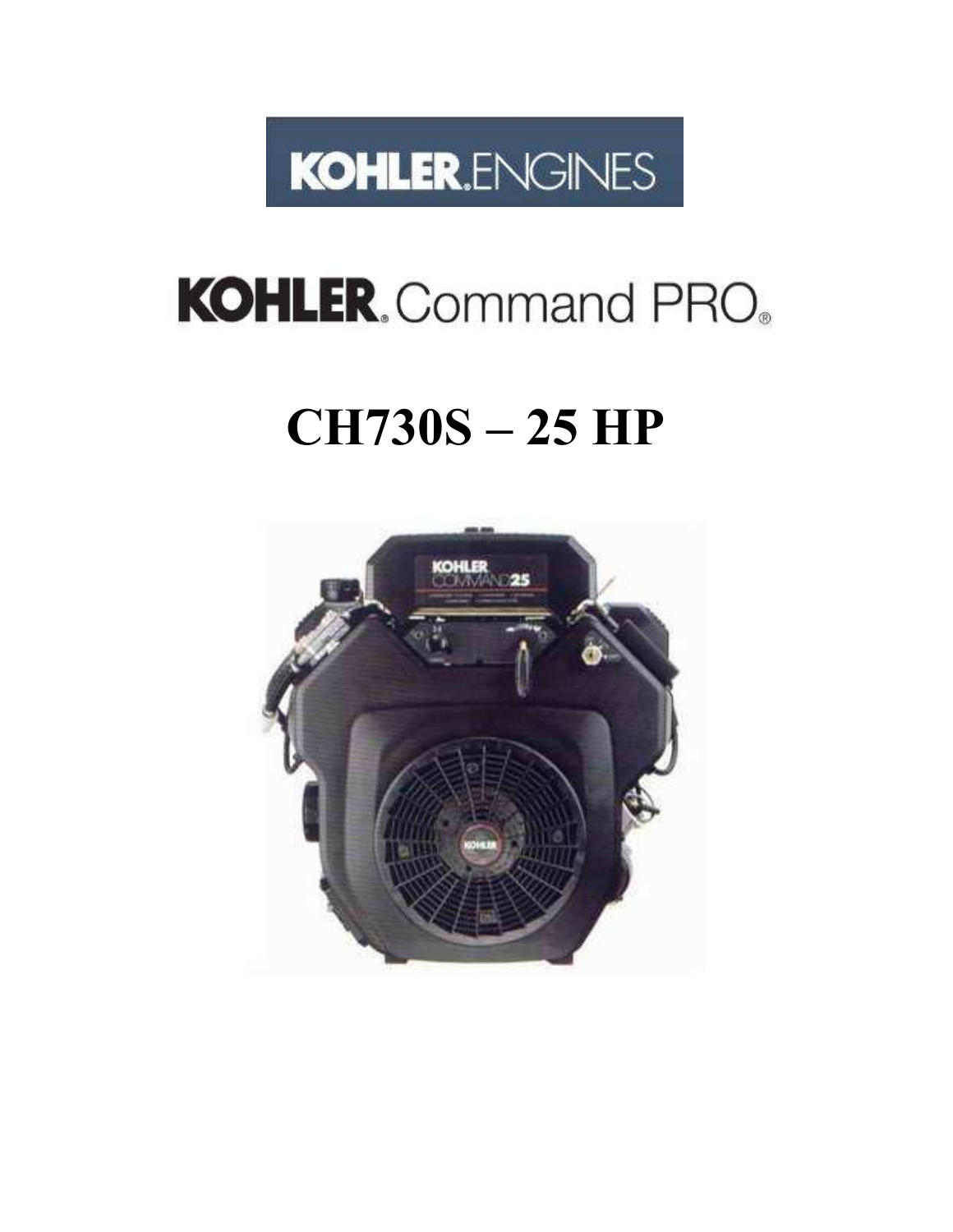Air Intake/Filtration 10-24-152



#### Air Intake/Filtration 10-24-152

| Ref#           | Part                     | <b>Description</b>                                              | Qty            |
|----------------|--------------------------|-----------------------------------------------------------------|----------------|
|                | M-651040-S               | SCREW, FLG M6X1.0X40                                            | 4              |
| $\mathcal{P}$  | 24 164 51-S              | MANIFOLD, INTAKE - PLASTIC-USE 24 164 91-S<br>(Includes 15, 16) | 1              |
| 3              | $\overline{24}$ 153 27-S | O-RING, INTAKE PORT                                             | $\overline{2}$ |
| 4              | 24 041 52-S              | <b>GASKET, CARBURETOR</b>                                       |                |
| 5              | 24 041 14-S              | <b>GASKET, AIR CLEANER BASE</b>                                 |                |
| 6              | 24 126 130-S             | <b>BRACKET, AIR CLEANER BASE</b>                                |                |
| $\overline{7}$ | 24 094 34-S              | A/C BASE-USE 24 094 82-S                                        | 1              |
| 8              | M-545010-S               | SCREW, FLG THD FRM M5X.8X10                                     | $\overline{2}$ |
| 9              | 24 063 51-S              | BAFFLE, SPIT-BACK CUP-USE 24 063 105-S                          |                |
| 10             | 24 041 13-S              | GASKET, FUEL SPITBACK CUP                                       |                |
| 11             | 24 109 29-S              | CUP. FUEL SPITBACK W/O NIPPLE                                   |                |
| 12             | 24 083 03-S              | ELEMENT, AIR FILTER (HIGH)                                      |                |
| 13             | 24 083 05-S              | PRE-CLEANER (HIGH)                                              |                |
| 14             | 231032-S                 | <b>SEAL, BREATHER</b>                                           |                |
| 15             | 24 096 01-S              | <b>COVER, INNER AIR CLEANER</b>                                 | 1              |
| 16             | 12 100 01-S              | NUT, WING                                                       |                |
| 17             | 24 096 67-S              | A/C COVER                                                       |                |
| 18             | 54 755 01-S              | KIT, KNOB W/SEAL<br>includes 19,20                              |                |
| 19             | 25 341 04-S              | <b>KNOB, COVER</b>                                              |                |
| 20             | 24 153 20-S              | O-RING                                                          |                |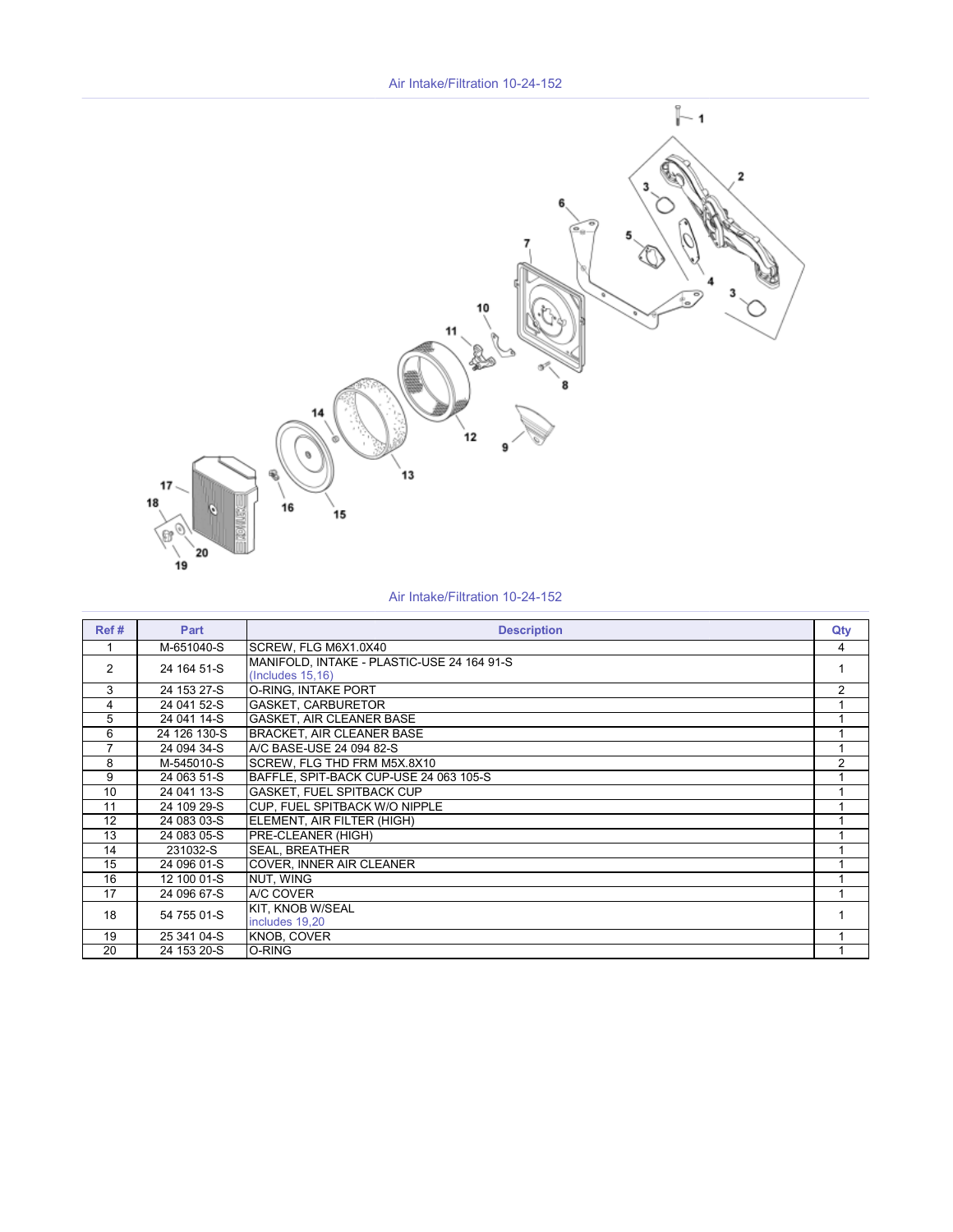

BlowerHousing&Baffles 6-24-351

| Ref# | Part         | <b>Description</b>                                                   | Qty |
|------|--------------|----------------------------------------------------------------------|-----|
|      | 24 027 114-S | <b>KIT. BLWR HOUSING</b><br>(Includes 2, 24 096 85-S, & 25 086 91-S) |     |
| 2    | 24 100 01-S  | NUT, PLASTIC (KM)-USE 25 100 37-S                                    | 2   |
| 3    | M-545020-S   | SCREW, FLG THD FRM M5X.8X20 USE 25 086 399-S                         | 4   |
| 4    | M-545016-S   | SCREW, FLG THD FRM M5X0.8X16-(#25086426S)                            | 3   |
| 5    | M-551016-S   | SCREW, HVY FLG M5X.8X16                                              |     |
| 6    | M-645016-S   | SCREW, FLG THD FRM M6X1.0X16-(#25086397S)                            | 6   |
| 7    | 24 146 16-S  | PLATE. BACKING - #2 SIDE-DISC.                                       |     |
| 8    | 24 146 20-S  | PLATE. BACKING - DISC.                                               |     |
| 9    | 24 063 39-S  | BAFFLE, VALLEY #2 SIDE (KM)-USE 24 063 88-S                          |     |
| 10   | 24 063 60-S  | BAFFLE, VALLEY (CV)-USE 24 063 93-S                                  |     |
| 11   | M-545010-S   | SCREW, FLG THD FRM M5X.8X10                                          | 2   |
| 12   | 24 063 58-S  | BAFFLE. RIGHT BARREL-USE 24 063 85-S                                 |     |
| 13   | 24 063 14-S  | BAFFLE. VALLEY #2 SIDE-USE 24 063 94-S                               |     |
|      | 24 096 85-S  | COVER. BLWR HOUSING-USE 24 096 119-S<br><b>NOT ILLUSTRATED</b>       |     |
|      | 25 086 91-S  | SCREW, WSH HD TAP #8-18X1/2"<br><b>NOT ILLUSTRATED</b>               | 2   |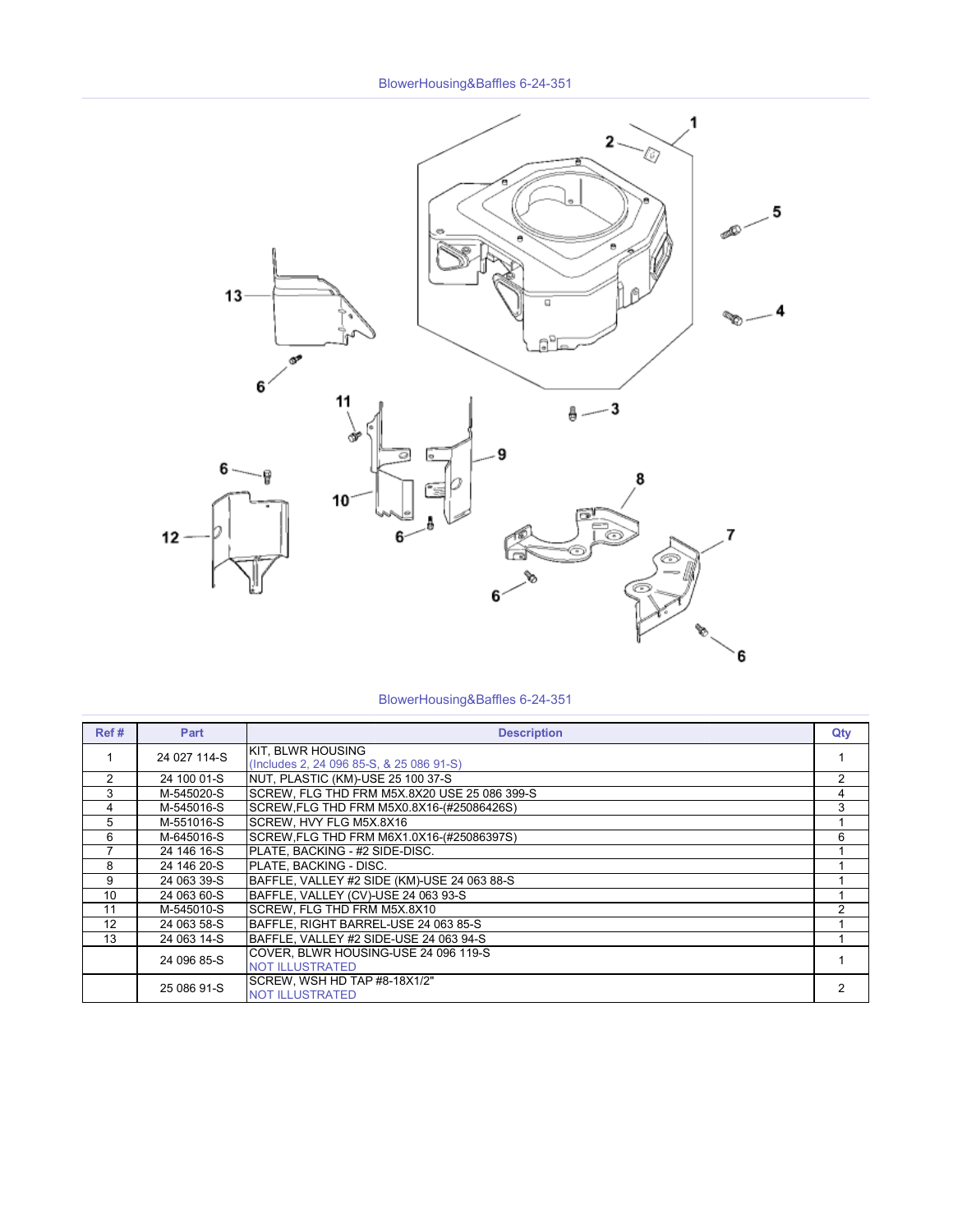CrankcaseGroup 2-24-290

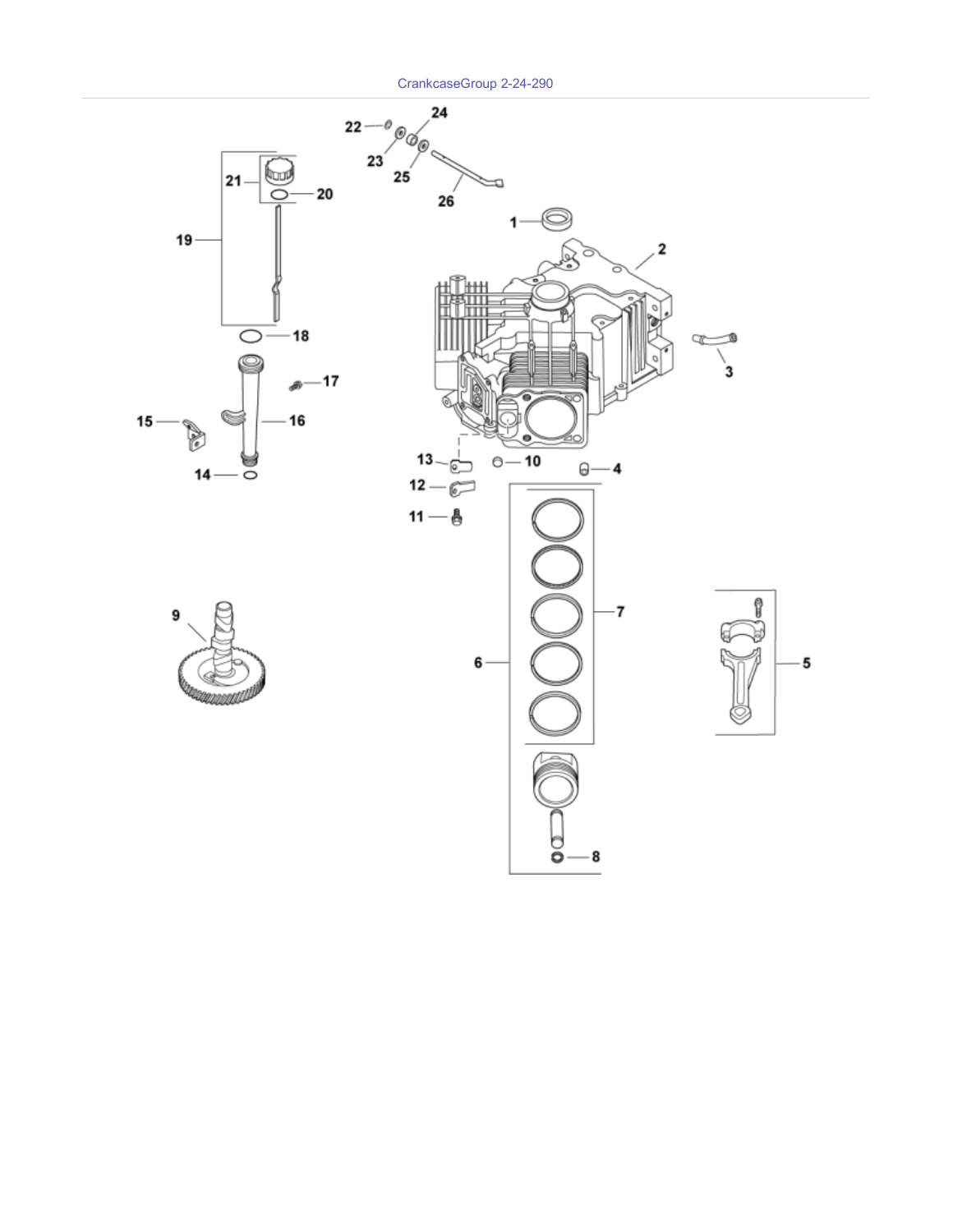| Ref#            | Part        | <b>Description</b>                             | Qty            |
|-----------------|-------------|------------------------------------------------|----------------|
| $\mathbf{1}$    | 24 032 19-S | OIL SEAL (HELIX LIP)                           | 1              |
| 2               |             | <b>CRANKCASE</b>                               | 1              |
|                 |             | (USE: SHORTBLOCK OR MINI BLOCK)                |                |
| 3               | 24 294 13-S | <b>FITTING</b>                                 | $\mathbf{1}$   |
| $\overline{4}$  | 24 380 16-S | PIN. LOCATING                                  | 6              |
| 5               | 24 067 28-S | ROD, ASSY CONNECTING (STD)-(#2406730S)         | $\overline{2}$ |
|                 | 24 067 29-S | ROD, ASSY CONNECTING-USE 24 067 31-S           | $\overline{2}$ |
| 6               | 25 874 01-S | KIT, PISTON W/RNG SET (STD) 83mm               | $\overline{2}$ |
|                 | 25 874 02-S | KIT, PISTON W/RING (0.08) 83mm                 | $\mathbf{1}$   |
|                 | 25 874 03-S | KIT, PISTON W/RING (0.25) 83mm USE 25 874 08-S |                |
|                 | 25 874 04-S | KIT, PISTON W/RING (0.50) 83mm                 |                |
| $\overline{7}$  | 24 108 14-S | RING SET (STD)                                 | $\mathbf{1}$   |
|                 | 24 108 15-S | <b>RING SET (.08)</b>                          | 1              |
|                 | 24 108 16-S | <b>RING SET (.25)</b>                          | $\mathbf{1}$   |
|                 | 24 108 17-S | <b>RING SET (.50)</b>                          | $\mathbf{1}$   |
| 8               | 24 018 01-S | <b>RETAINER, PISTON PIN</b>                    | 4              |
| 9               | 24 012 16-S | KIT, CAMSHAFT                                  | 1              |
| 10              | 52 139 09-S | PLUG. CUP                                      | 1              |
| 11              | M-545010-S  | SCREW, FLG THD FRM M5X.8X10                    | $\overline{2}$ |
| 12              | 24 018 04-S | <b>RETAINER, BREATHER REED</b>                 | $\overline{2}$ |
| 13              | 24 402 05-S | <b>REED, BREATHER</b>                          | $\overline{2}$ |
| 14              | 12 153 01-S | O-RING. LOWER OIL FILL TUBE                    | 1              |
| 15              | 24 126 19-S | <b>BRACKET, OIL FILL TUBE</b>                  | 1              |
| 16              | 25 123 07-S | <b>TUBE ASSY</b>                               | 1              |
| $\overline{17}$ | M-545016-S  | SCREW, FLG THD FRM M5X0.8X16-(#25086426S)      | $\mathbf{1}$   |
| 18              | 12 153 02-S | O-RING. UPPER OIL FILL TUBE                    | $\mathbf{1}$   |
| 19              | 24 038 04-S | <b>DIPSTICK, ASSY</b>                          | $\mathbf 1$    |
| $\overline{20}$ | 25 153 02-S | O-RING. DIPSTICK                               | 1              |
| $\overline{21}$ | 24 755 46-S | KIT, OIL FILL CAP (YELLOW)                     | 1              |
| $\overline{22}$ | 24 018 09-S | <b>RETAINER, RING</b>                          | $\mathbf{1}$   |
| 23              | M-931010-S  | WASHER, FLAT 9 MM                              | $\mathbf{1}$   |
| 24              | 28 032 09-S | SEAL, GOVERNOR CROSS SHAFT                     | 1              |
| 25              | 24 468 15-S | WASHER. FLAT 11/32"                            | 1              |
| 26              | 24 144 38-S | SHAFT, GOVERNOR CROSS                          | $\mathbf{1}$   |

#### CrankcaseGroup 2-24-290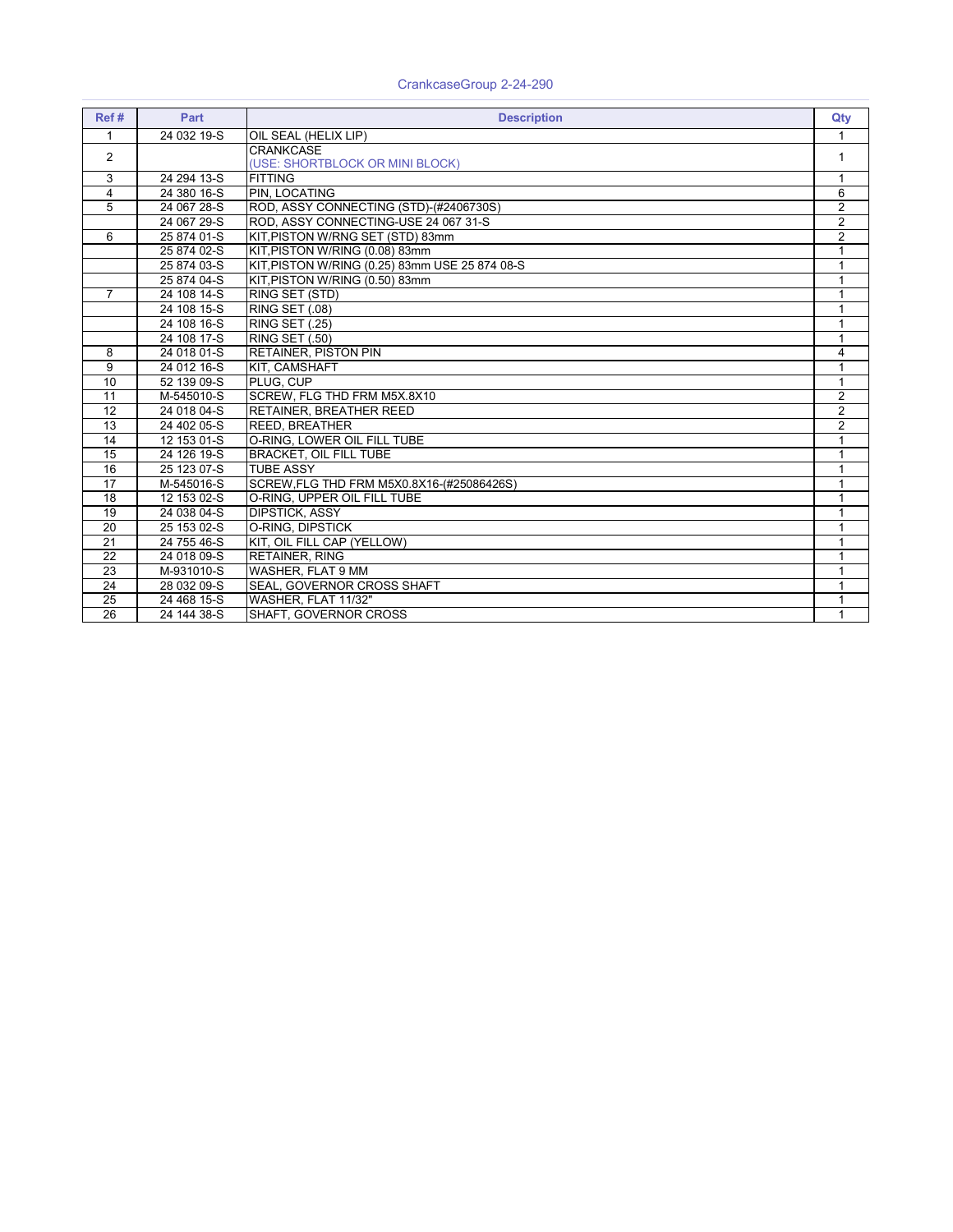

#### Crankshaft 1-24-18

| Ref # | Part         | <b>Description</b>                                 | Qt۱ |
|-------|--------------|----------------------------------------------------|-----|
|       | 24 014 364-S | <b>CRANKSHAFT, NON-THRUST STYLE</b><br>(includes?) |     |
|       | 52 139 09-S  | <b>PLUG. CUP</b>                                   |     |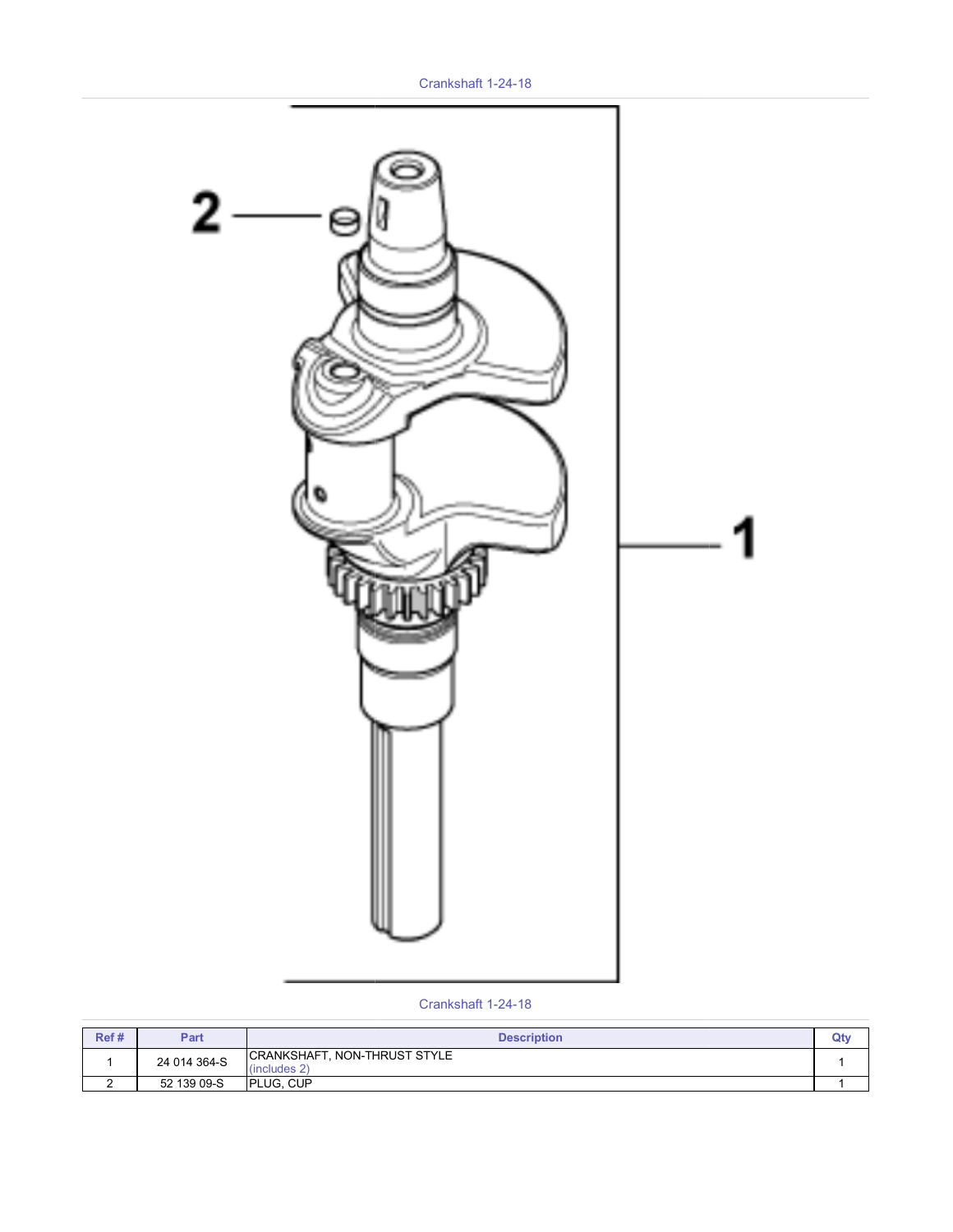#### **ENGINES CONTROLS GROUP** CV18,CV20,CV22,CV23,CV25,CV620,CV624,CV640, CV670,CV675,CV680,CV724,CV725,CV730,CV740,CV745,CV750



ILLUSTRATIONS ARE REPRESENTATIVE AND ARE NOT INTENDED TO SHOW ALL DETAILS FOR EACH COMPONENT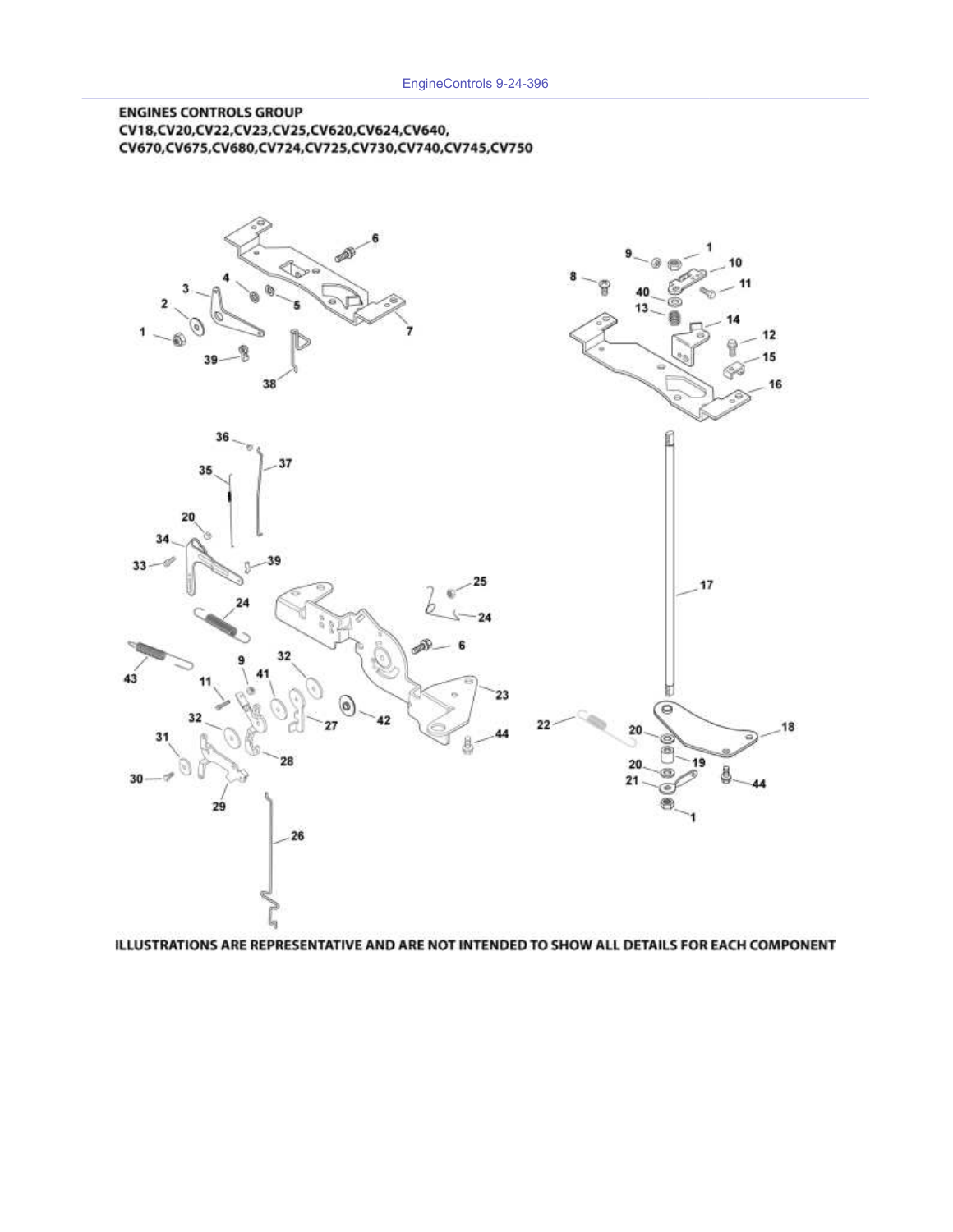| Ref#            | <b>Part</b>  | <b>Description</b>                           | Qty            |
|-----------------|--------------|----------------------------------------------|----------------|
| 9               | M-446030-S   | NUT. M4X0.7                                  |                |
| 11              | M-403025-S   | SCREW, SLT HD CAP M4X0.7X25                  |                |
| 12              | M-545016-S   | SCREW, FLG THD FRM M5X0.8X16-(#25086426S)    |                |
| 12              | 24 086 43-S  | SCREW, LBD THD FRM M5x0.8x16                 |                |
| 15              | 47 237 02-S  | CLAMP, DUAL CONDUIT                          |                |
| 20              | M-641060-S   | NUT, FLG M6X1.0                              |                |
| 22              | 24 089 25-S  | SPRING, GOVERNOR (ORANGE)                    |                |
| 23              | 24 126 161-S | BRACKET, CONTROL-USE 24 126 172-S            |                |
| 24              | 24 089 03-S  | SPRING, CHOKE RETURN                         |                |
| 25              | M-547050-S   | <b>INUT. LOCK M5X.8</b>                      |                |
| 26              | 24 079 22-S  | <b>LINKAGE, CHOKE</b>                        |                |
| 27              | 24 090 47-S  | LEVER, THROTTLE ACTUATOR                     |                |
| 28              | 24 090 13-S  | LEVER, THROTTLE CONTROL                      |                |
| 29              | 24 090 05-S  | LEVER. CHOKE                                 |                |
| 30              | M-545020-S   | SCREW, FLG THD FRM M5X.8X20 USE 25 086 399-S |                |
| 31              | 41 468 03-S  | WASHER, SPRING 1/4"                          |                |
| 32              | 24 468 01-S  | WASHER, FLAT 5.5 MM                          |                |
| $\overline{33}$ | 24 211 03-S  | BOLT, RD HD SQ NECK M6X1.0X25                |                |
| 34              | 24 090 33-S  | LEVER. GOVERNOR-USE 24 090 57-S              |                |
| 35              | 24 089 01-S  | SPRING, LINKAGE                              |                |
| 36              | 25 158 08-S  | <b>BUSHING, LINKAGE RETAINING</b>            |                |
| 37              | 24 079 04-S  | LINKAGE, THROTTLE                            |                |
| 39              | 25 158 11-S  | <b>BUSHING, THROTTLE LINKAGE</b>             | $\overline{2}$ |
| 40              | X-25-72-S    | WASHER, FLAT 1/4"                            |                |
| 41              | 24 468 20-S  | WASHER, FLAT 5 MM                            |                |
| 42              | 24 112 27-S  | SPACER, CONTROL ASSY                         |                |
| 43              | 24 089 55-S  | SPRING, GOVERNED IDLE                        |                |
| 44              | M-645016-S   | SCREW, FLG THD FRM M6X1.0X16-(#25086397S)    | 4              |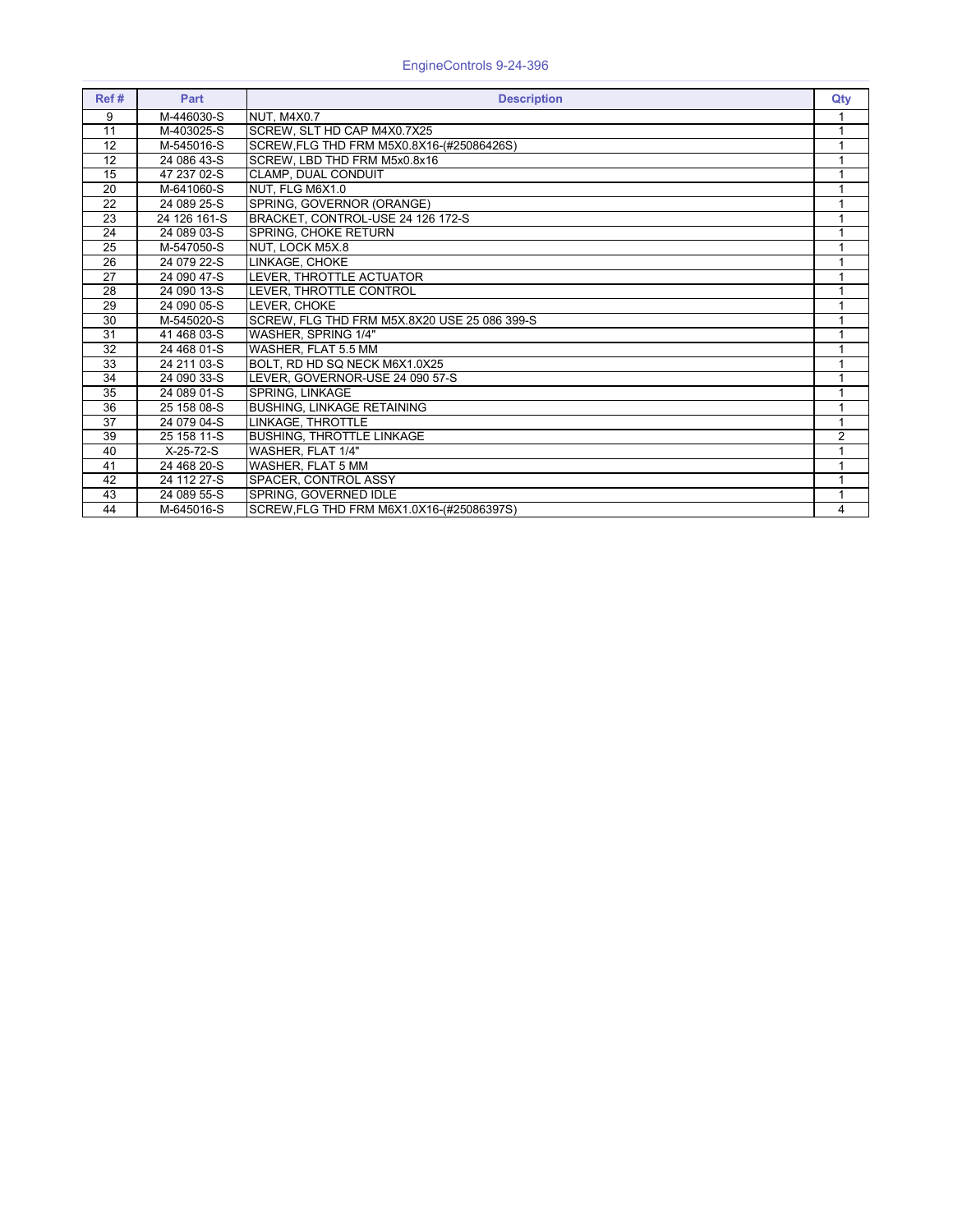

### ExhaustGroup 11-24-137

| Ref# | יar         | <b>Description</b>                                 |  |
|------|-------------|----------------------------------------------------|--|
|      | 25 072 04-S | 1)-USE 25 072 24-S<br>ISTUD.<br>, EXHAUST<br>∵(KM` |  |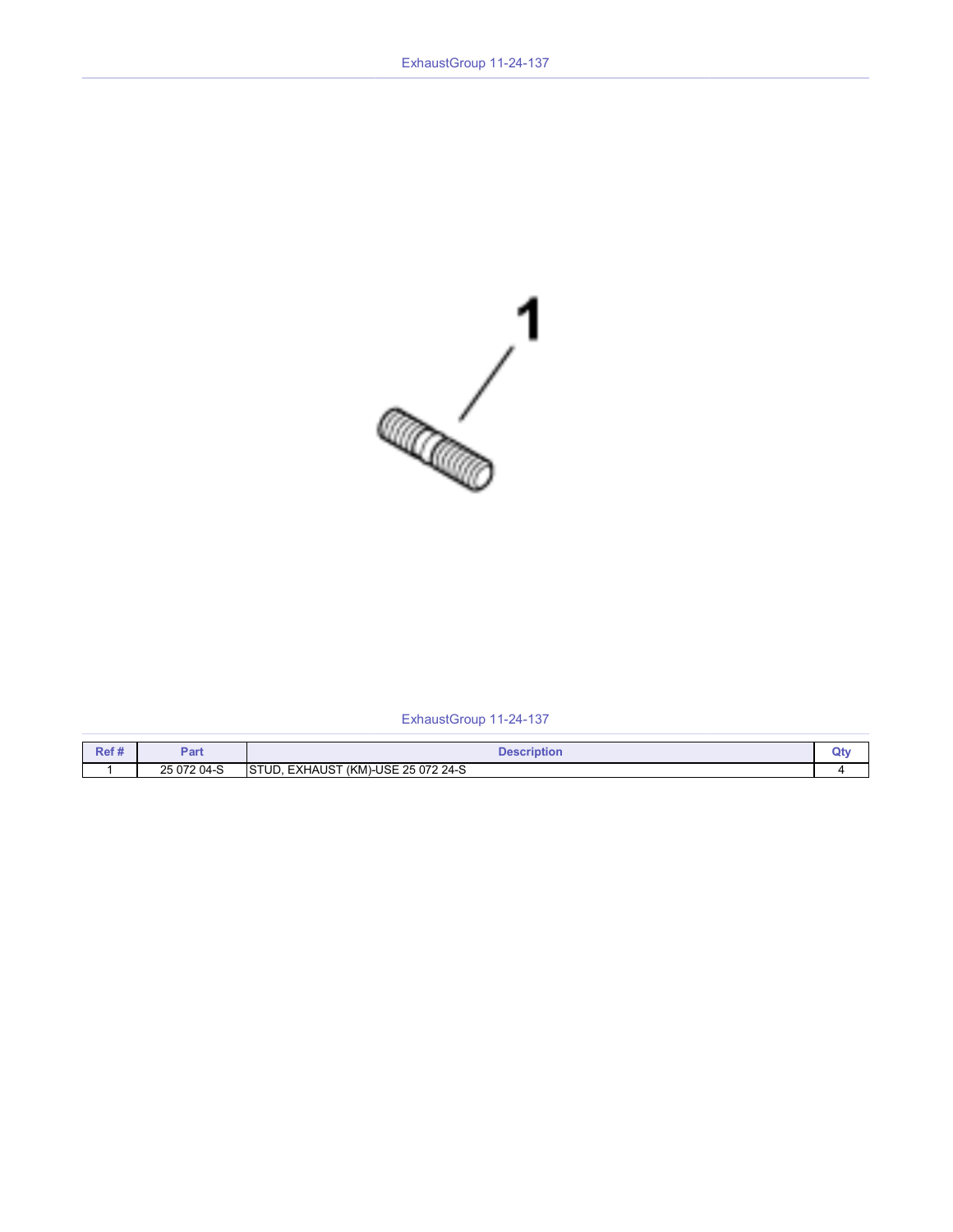

#### Fuel System 8-24-593

| Ref #          | Part         | <b>Description</b>                                                                                                              | Qty            |
|----------------|--------------|---------------------------------------------------------------------------------------------------------------------------------|----------------|
| 1              | 24 853 102-S | KIT, CARB (W/REDUCD VOL ACC PUMP)<br>includes 2,3, 24 153 05-s                                                                  | 1              |
| $\overline{2}$ | 24 041 52-S  | <b>GASKET, CARBURETOR</b>                                                                                                       | 1              |
| 3              | 24 041 14-S  | <b>GASKET, AIR CLEANER BASE</b>                                                                                                 | 1              |
| 4              | M-629095-S   | STUD.M6X1.0X96                                                                                                                  | $\overline{2}$ |
| 5              | M-641060-S   | NUT, FLG M6X1.0                                                                                                                 | $\overline{2}$ |
| 6              | 25 237 14-S  | CLAMP, HOSE (KM)-USE 25 237 31-S                                                                                                | $\overline{6}$ |
| $\overline{7}$ | 24 353 12-S  | LINE, FUEL 11"                                                                                                                  | $\mathbf{1}$   |
| 8              | 24 086 12-S  | SCREW, TAP M6X1.7X18                                                                                                            | $\overline{2}$ |
| 9              | 24 393 16-S  | PUMP, FUEL                                                                                                                      | $\mathbf{1}$   |
| 10             | 24 100 01-S  | NUT, PLASTIC (KM)-USE 25 100 37-S                                                                                               | $\overline{2}$ |
| 11             | 25 111 34-S  | HOSE.LW PERM.FUEL 24.00"-USE 25 111 81-S<br>fuel line comes in lenghts of 24" - cut to needed length for carburetor connections | $\overline{2}$ |
| 12             | 24 050 10-S  | FUEL FILTER (9-12 MICRON)-USE 24 050 13-S                                                                                       | 1              |
| 13             | 47 154 01-S  | CLIP, CABLE                                                                                                                     | 1              |
|                | 24 234 02-S  | <b>BOWL. FLOAT</b><br><b>NOT ILLUSTRATED</b>                                                                                    | 1              |
|                | 24 431 01-S  | SLEEVE, INSULATING 6.0 "-USE 24 431 02-S<br><b>NOT ILLUSTRATED</b>                                                              | 1              |
|                | 24 757 18-S  | KIT, REPAIR OVERHAUL<br><b>NOT ILLUSTRATED</b>                                                                                  | 1              |
|                | 24 757 19-S  | KIT. REPAIR SERVICE CHOKE<br><b>NOT ILLUSTRATED</b>                                                                             | 1              |
|                | 24 757 20-S  | KIT, REPAIR SERVICE GASKET<br><b>NOT ILLUSTRATED</b>                                                                            | 1              |
|                | 24 757 22-S  | KIT. REPAIR SOLENOID VALVE<br><b>NOT ILLUSTRATED</b>                                                                            | 1              |
|                | 24 757 21-S  | KIT. ACC PUMP W/GASKETS<br><b>NOT ILLUSTRATED</b>                                                                               | 1              |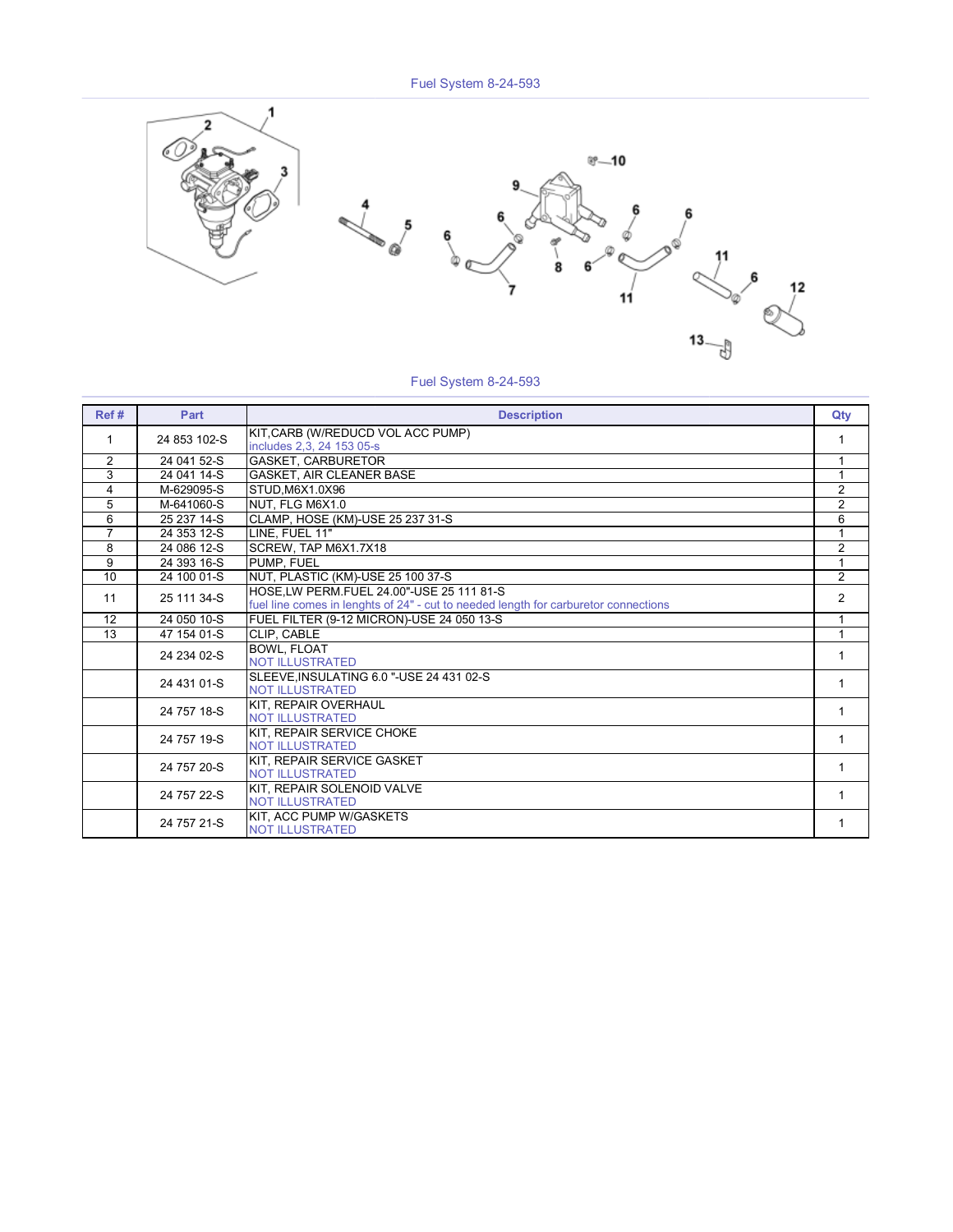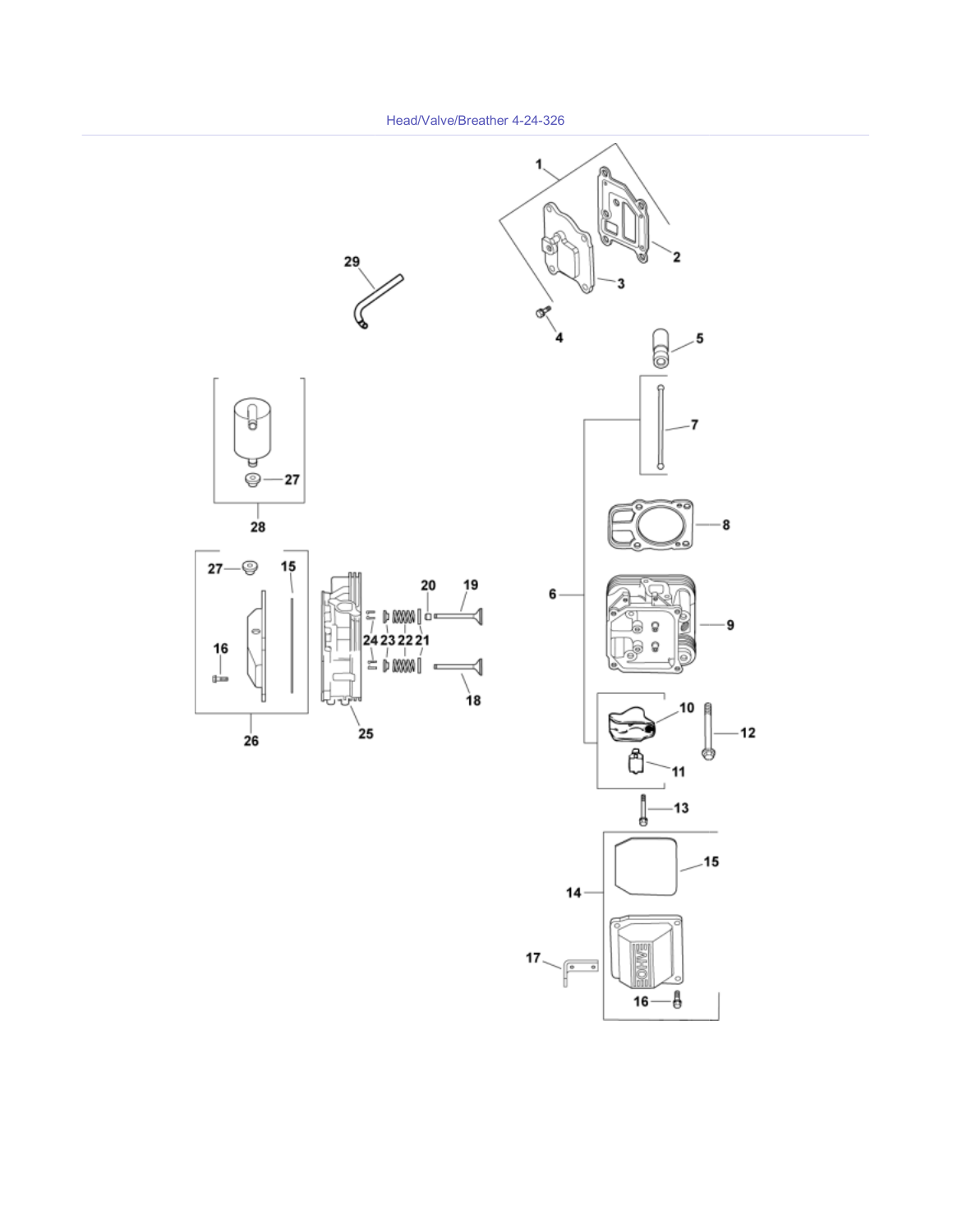#### Head/Valve/Breather 4-24-326

| Ref#                    | Part         | <b>Description</b>                               | Qty                     |
|-------------------------|--------------|--------------------------------------------------|-------------------------|
| 1                       | 24 033 03-S  | KIT. BREATHER COVER W/GASKET<br>(Includes 2,3)   | 1                       |
| 2                       | 24 041 51-S  | GASKET, BREATHER-USE 24 041 67-S                 | 1                       |
| 3                       | 24 096 87-S  | COVER, BREATHER - USE 24 096 125-S               | $\mathbf{1}$            |
| $\overline{\mathbf{4}}$ | M-645020-S   | SCREW, FLG THD FRM M6X1.0X20-(#25086396S)        | 4                       |
| 5                       | 25 351 01-S  | HYDRAULIC VALVE LIFTER-USE 25 351 10-S           | $\overline{\mathbf{4}}$ |
| 6                       | 24 755 66-S  | KIT, VALVE TRAIN                                 | 1                       |
| $\overline{7}$          | 24 411 05-S  | ROD. PUSH                                        | $\overline{\mathbf{4}}$ |
| 8                       | 24 841 03-S  | CYL HEAD GASKET KIT-USE 24 841 04-S              | $\overline{2}$          |
| 9                       | 24 318 108-S | KIT, CYL HEAD #1                                 | 1                       |
| 10                      | 25 186 01-S  | ARM, ROCKER                                      | 4                       |
| 11                      | 24 599 01-S  | PIVOT, CYLINDRICAL ROCKER ARM-USE 24 599 02-S    | $\overline{\mathbf{4}}$ |
| 12                      | 12 086 16-S  | SCREW - USE 62 0860 8-S                          | 8                       |
| 13                      | 66 086 07-S  | SCREW, ROCKER ARM PIVOT-USE M-640034-S           | $\overline{4}$          |
| 14                      | 24 755 141-S | KIT. VALVE COVER-PLAIN<br>(Includes 15, 16)      | $\mathbf{1}$            |
| 15                      | 24 153 28-S  | O-RING (YELLOW) - USE 24 153 30-S                | $\overline{2}$          |
| 16                      | M-651030-S   | SCREW, FLG M6X1.0X30                             | 8                       |
| $\overline{17}$         | 24 445 01-S  | STRAP, LIFTING-USE 25 445 03-S                   | $\overline{1}$          |
| $\overline{18}$         | 24 016 01-S  | VALVE, EXHAUST (STD)                             | $\overline{2}$          |
|                         | 24 016 02-S  | VALVE. EXHAUST (.25)                             | $\overline{2}$          |
| 19                      | 24 017 01-S  | VALVE, INTAKE (STD)                              | $\overline{2}$          |
|                         | 24 017 02-S  | VALVE, INTAKE (.25)                              | $\overline{2}$          |
| $\overline{20}$         | 66 032 05-S  | <b>SEAL, VALVE STEM</b>                          | $\overline{2}$          |
| 21                      | 235011-S     | <b>RETAINER, SPRING</b>                          | 4                       |
| 22                      | 24 089 02-S  | SPRING, VALVE                                    | 4                       |
| 23                      | 12 173 01-S  | RETAINER. VALVE SPRING - USE 25 173 28-S         | $\overline{\mathbf{4}}$ |
| 24                      | 12 755 03-S  | KIT. RETAINER                                    | 8                       |
| 25                      | 24 318 116-S | KIT. CYL HEAD #2                                 | $\mathbf{1}$            |
| 26                      | 24 755 142-S | <b>KIT, VALVE COVER</b><br>(Includes 15, 16, 27) | $\mathbf{1}$            |
| 27                      | 25 313 03-S  | <b>GROMMET, RUBBER</b>                           | 1                       |
| 28                      | 24 755 57-S  | KIT, BREATHER SEPARATOR<br>(Includes 27)         | 1                       |
| 29                      | 24 326 74-S  | HOSE, BREATHER-USE 24 326 93-S                   | 1                       |
|                         | 24 755 147-S | KIT. CYL HEAD HARDWARE<br><b>NOT ILLUSTRATED</b> | $\overline{2}$          |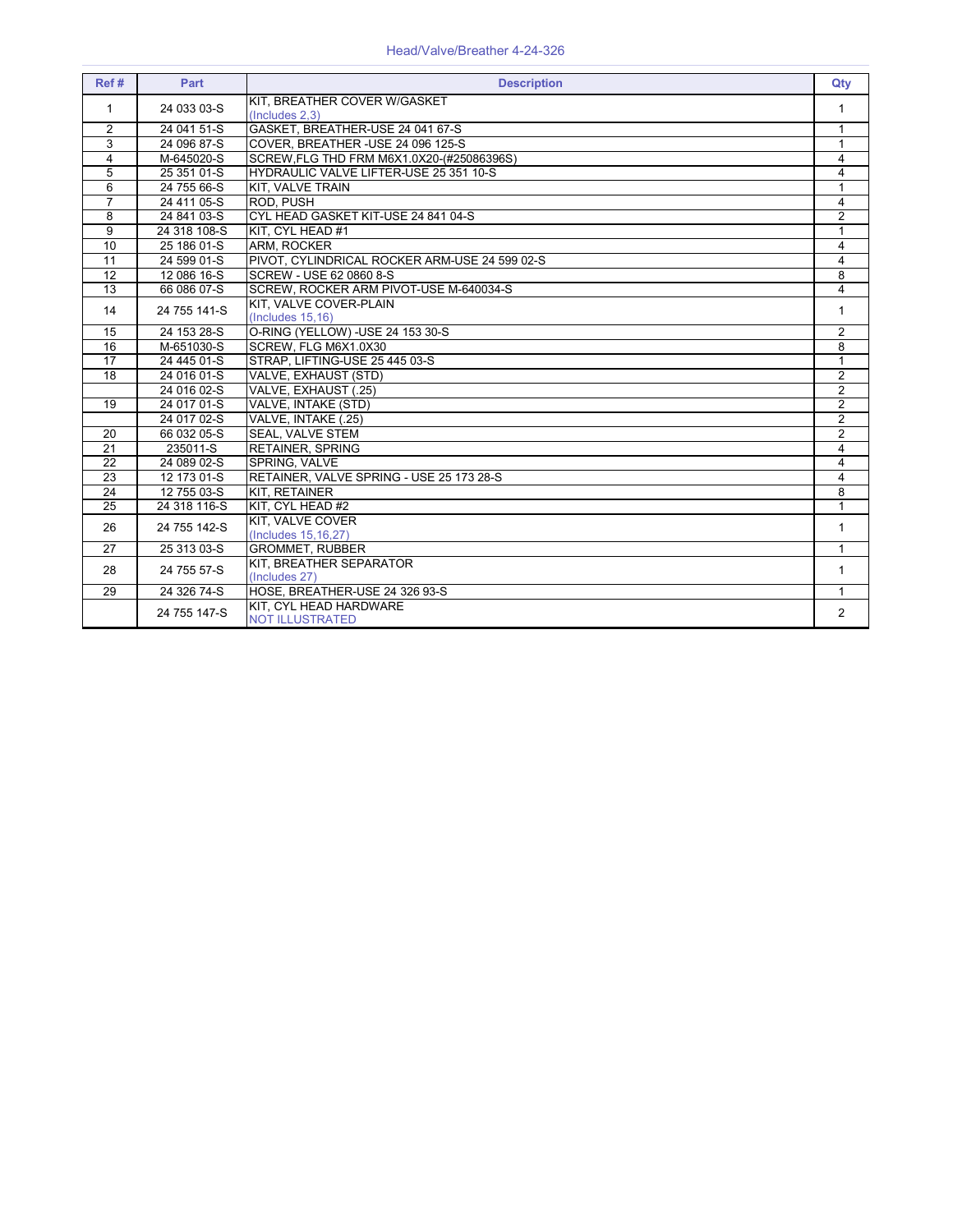Ignition/Electrical 5-24-812

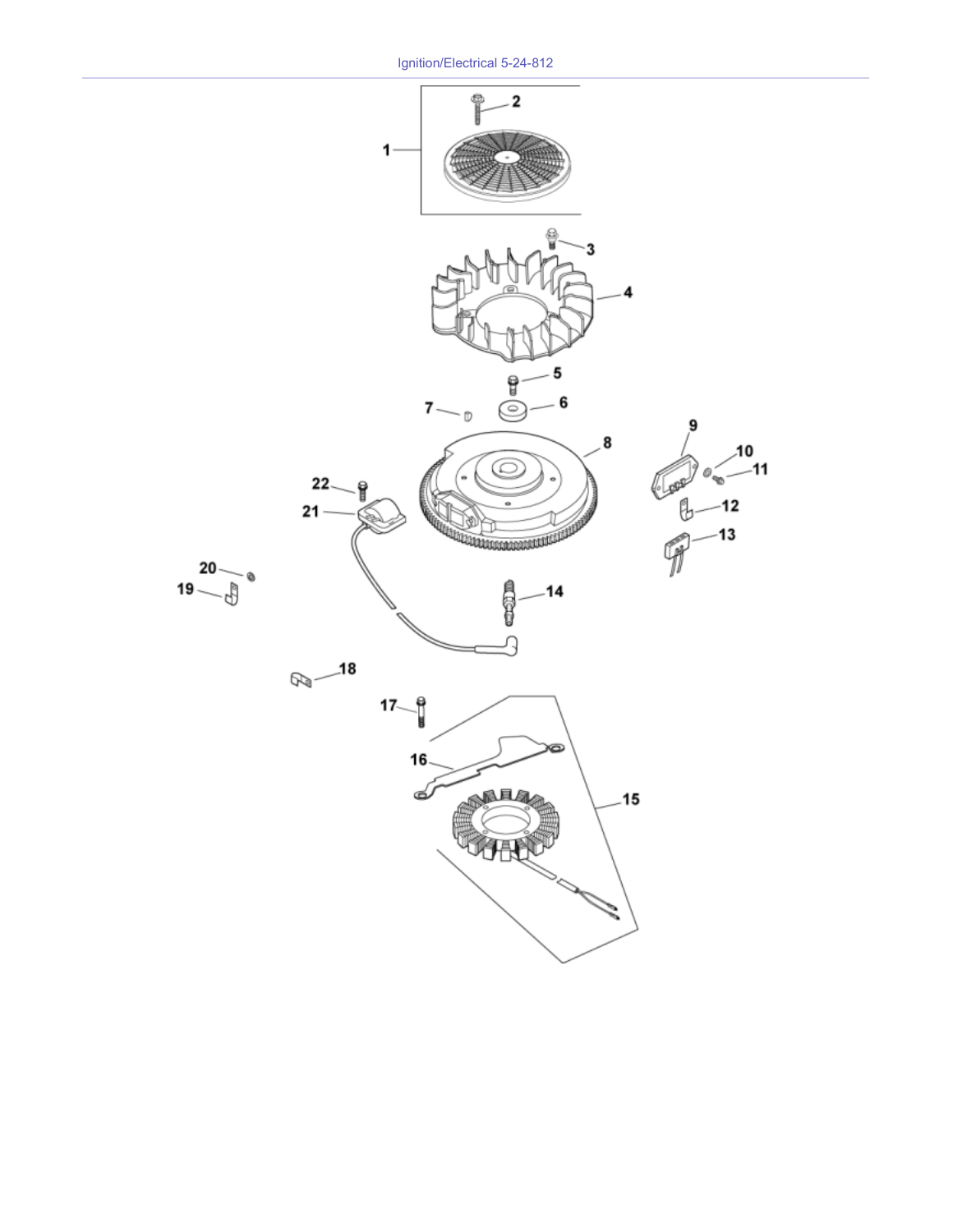| Ref#            | Part         | <b>Description</b>                                     | Qty            |
|-----------------|--------------|--------------------------------------------------------|----------------|
| 1               | 54 755 15-S  | KIT. GRASS SCREEN<br>(Includes 2)                      | 1              |
| $\overline{2}$  | 25 086 117-S | SCREW, FLG SEMS M4X.7X25                               | 4              |
| 3               | 25 086 47-S  | <b>BOLT, SHOULDER</b>                                  | 4              |
| $\overline{4}$  | 24 157 08-S  | FAN (DOMED)-USE 24 157 17-S                            | 1              |
| 5               | 12 086 14-S  | SCREW, FLG M10X1.5X45 - (#25086361S)                   | 1              |
| 6               | 12 468 03-S  | WASHER, FLAT 13/32"                                    | 1              |
| $\overline{7}$  | $X-42-15-S$  | KEY. 3/16" X 5/8"                                      | 1              |
| 8               | 24 025 48-S  | FLYWHEEL, PAINTED-USE 24 025 59-S                      | 1              |
| 9               | 41 403 09-S  | REGULATOR/RECT-15 AMP (KM)-USE 41 403 10-S             | $\mathbf{1}$   |
| 10              | $X-25-92-S$  | WASHER, FLAT 3/16"                                     | $\overline{2}$ |
| $\overline{11}$ | 24 086 18-S  | SCREW, PHL HD #11-16X7/8"                              | $\overline{2}$ |
| 12              | 47 154 01-S  | CLIP, CABLE                                            | $\mathbf{1}$   |
| $\overline{13}$ | 236602-S     | CONNECTOR, BODY (KM)-USE 25 155 41-S                   | $\mathbf{1}$   |
| $\overline{14}$ | 28 132 02-S  | <b>SPARK PLUG</b>                                      | $\overline{2}$ |
| 15              | 54 755 09-S  | STATOR KIT - USE 237878-S<br>(Includes 16)             | 1              |
| 16              | 24 126 139-S | <b>BRACKET, STATOR WIRE</b>                            | 1              |
| $\overline{17}$ | M-548025-S   | SCREW, THD FRM M5X0.8X25                               | 4              |
| 18              | 48 154 02-S  | <b>CLIP</b>                                            | $\mathbf{1}$   |
| 19              | 235173-S     | <b>CLIP. CABLE</b>                                     |                |
| $\overline{20}$ | $X-25-63-S$  | WASHER, FLAT 1/4" (O.D. 1/2")                          | 1              |
| $\overline{21}$ | 24 584 01-S  | MODULE. IGNITION-USE 24 584 45-S                       | $\overline{2}$ |
| 22              | M-545020-S   | SCREW. FLG THD FRM M5X.8X20 USE 25 086 399-S           | 4              |
|                 | 24 126 137-S | <b>BRACKET, GROUND STRAP</b><br><b>NOT ILLUSTRATED</b> | 1              |
|                 | 25 468 07-S  | WASHER, FLAT 7/32"<br><b>NOT ILLUSTRATED</b>           | 1              |
|                 | 24 176 82-S  | <b>WIRING HARNESS</b><br><b>NOT ILLUSTRATED</b>        | 1              |
|                 | 25 454 03-S  | TIE. WIRE<br><b>NOT ILLUSTRATED</b>                    | 3              |
|                 | 25 113 24-S  | LABEL, (ROUND KOHLER GOLD)-USE 24 113 18-S             | 1              |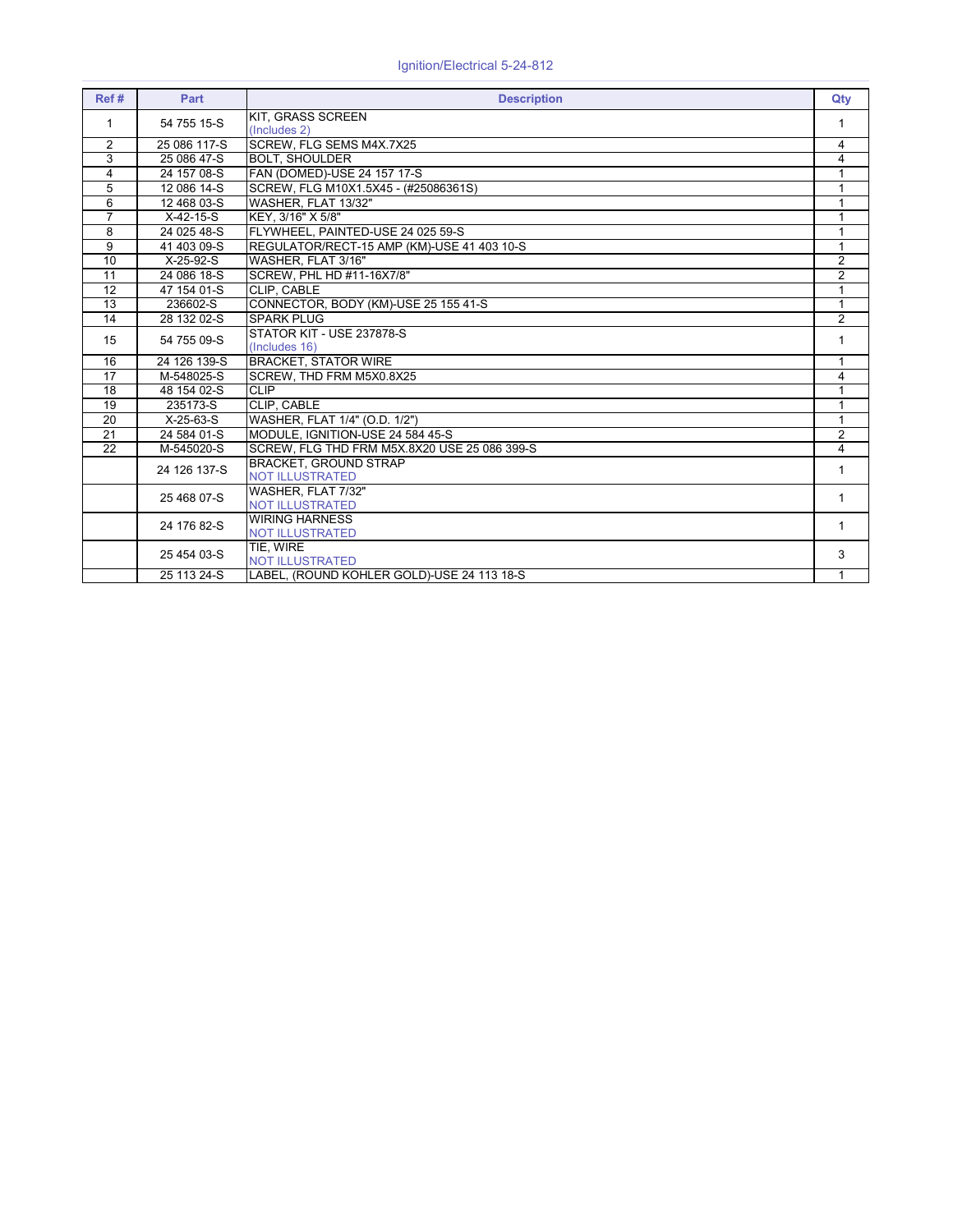Oil Pan/Lubrication 3-24-577

![](_page_14_Figure_1.jpeg)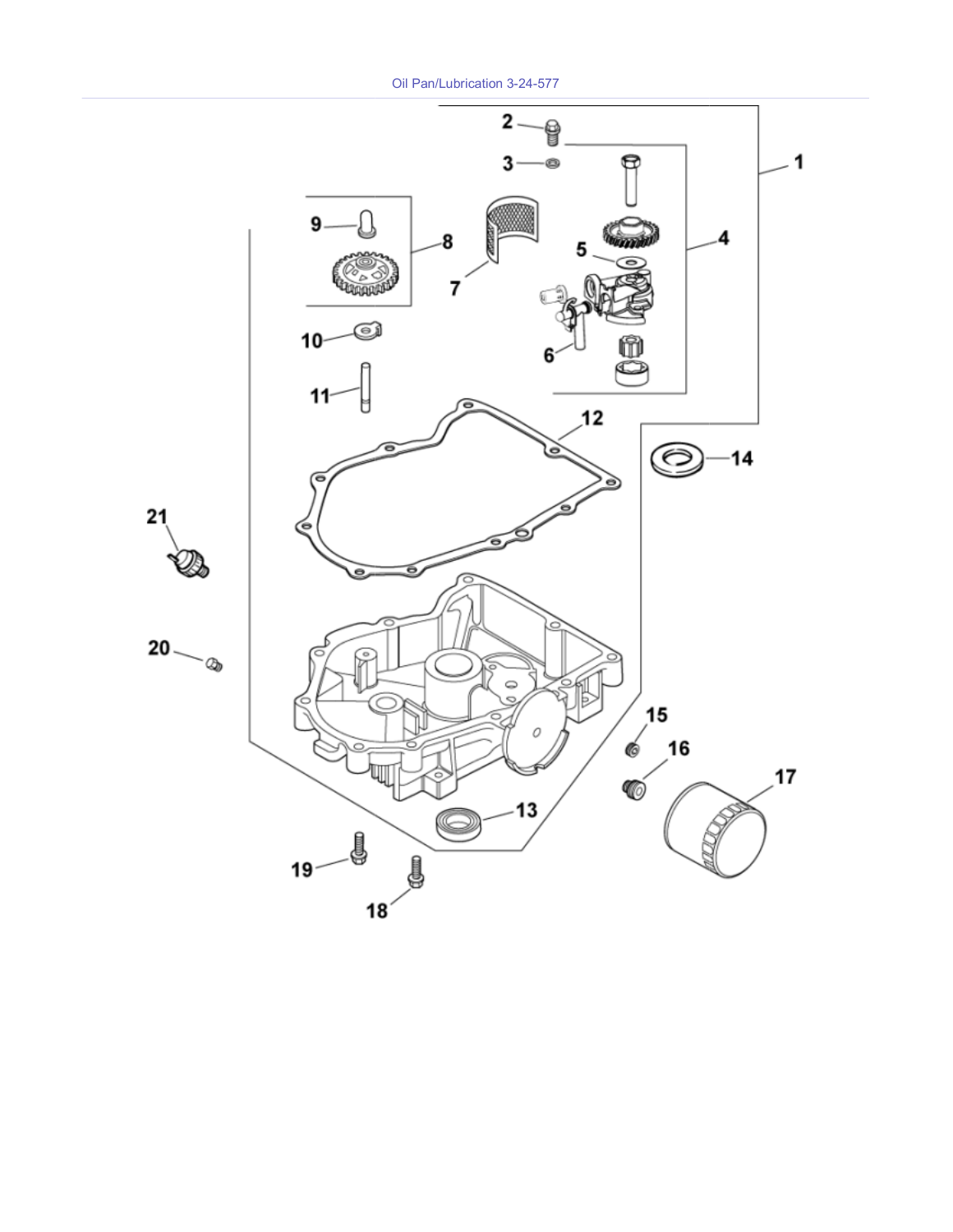| Ref# | Part        | <b>Description</b>                                  | Qty            |
|------|-------------|-----------------------------------------------------|----------------|
| 1    | 24 199 21-S | KIT, OIL PAN ASSY<br>(Includes 2-13)                |                |
| 2    | M-645025-S  | SCREW, FLG THD FRM M6X1.0X25                        | $\overline{2}$ |
| 3    | M-631005-S  | WASHER, FLAT 6 MM                                   | $\overline{2}$ |
| 4    | 24 393 37-S | OIL PUMP ASSY KIT-USE 24 393 53-S<br>(Includes 5,6) |                |
| 5    | 24 153 01-S | O-RING, OIL PICK-UP                                 |                |
| 6    | 24 381 11-S | KIT. OIL PICK-UP TUBE                               |                |
| 7    | 24 162 26-S | <b>SCREEN. OIL</b>                                  |                |
| 8    | 24 043 12-S | KIT, GOVERNOR GEAR W/PIN<br>(Includes 9)            |                |
| 9    | 12 380 01-S | PIN, GOVERNOR REGULATING                            |                |
| 10   | 24 448 02-S | TAB, LOCKING                                        |                |
| 11   | 12 144 02-S | SHAFT, GOVERNOR GEAR                                |                |
| 12   | 24 041 54-S | KIT, OIL PAN GSKT (SELECT-A-SEAL)                   |                |
| 13   | 52 032 08-S | OIL SEAL (KM)-USE 25 032 06-S                       |                |
| 14   | 24 422 03-S | SHIM, THRUST (GREEN .875MM)                         |                |
| 15   | 25 139 62-S | PLUG, PIPE CTSK 3/8"                                |                |
| 16   | 24 136 01-S | NIPPLE, OIL FILTER                                  |                |
| 17   | 52 050 02-S | <b>OIL FILTER</b>                                   |                |
| 18   | 24 086 16-S | SCREW, HEX FLANGE - USE 24 086 17-S                 | 9              |
| 19   | 24 086 17-S | SCREW, FLG M8X1.25X45                               |                |
| 20   | 25 139 57-S | PLUG. SQ HD PIPE 3/8"                               |                |
| 21   | 25 099 24-S | SWITCH, PRESSURE (CLOSED)-USE 25 099 27-S           |                |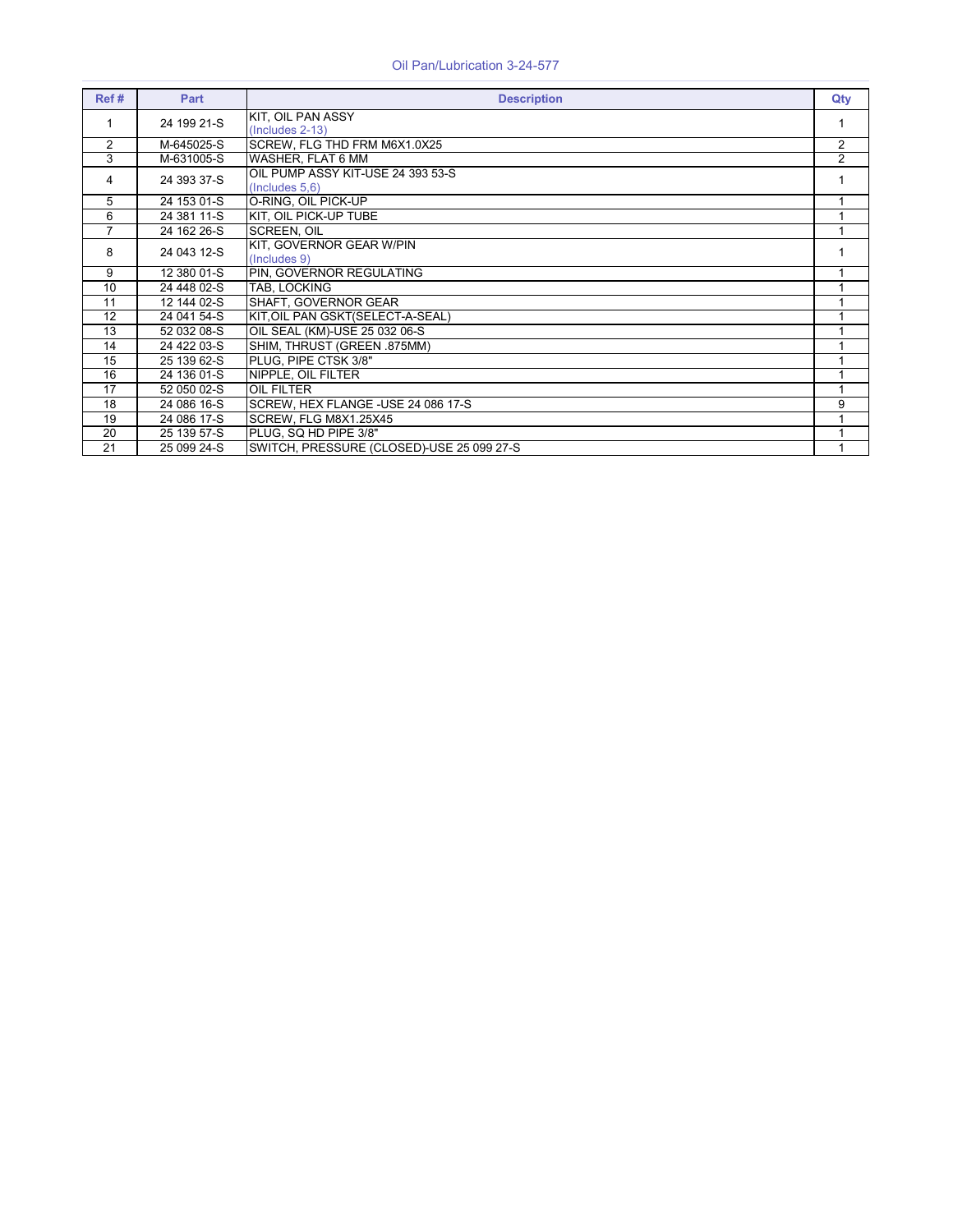Service starter components according to the part number printed on the starter. Starter components are NOT interchangeable. To replace complete Starter Assembly, Order Part Number 25 098 09-S.

![](_page_16_Figure_2.jpeg)